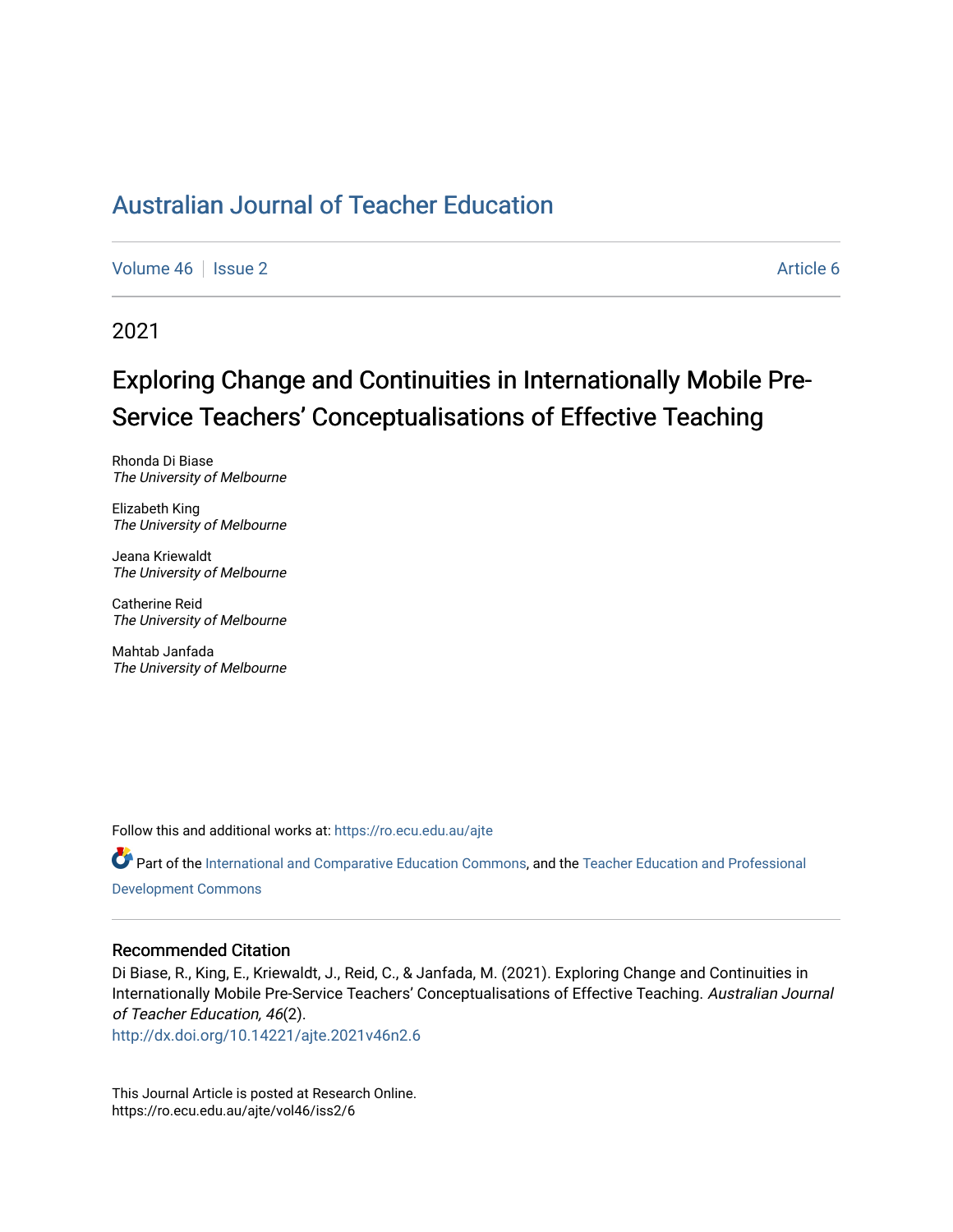## **Exploring Change and Continuities in Internationally Mobile Pre-Service Teachers' Conceptualisations of Effective Teaching**

Rhonda Di Biase Elizabeth King Jeana Kriewaldt Catherine Reid Mahtab Janfada The University of Melbourne

*Abstract: This qualitative study investigates the changes and continuities in conceptions of teaching and learning from course commencement to course completion for a group of international preservice teachers undertaking a two-year Masters-level degree in Initial Teacher Education (ITE). Data were collected through a series of graphic elicitation activities and ranking tasks at baseline and endpoint. Findings indicate that there was: a growing emphasis on student engagement and its linkages to student learning; a shift from viewing teaching as the transfer of knowledge to learning as an active process; and a more developed repertoire of professional language to explain what is valued and why. This study provides valuable insights into international pre-service teachers' evolving conceptions of teaching and learning. These findings suggest that international preservice teachers need many opportunities to interrogate and refine their understanding of teaching and learning and how this applies to the contexts in which they will teach.* 

**Keywords:** Initial teacher education, international students, pedagogy, pre-service teachers

## **Introduction**

*'It is difficult to teach using methods by which one has never learned'* (Tharp & Dalton, 2007, p. 59)*.* 

Prospective teachers enter initial teacher education (ITE) programs with preconceived notions about teaching and learning drawn from their experience as students (Darling-Hammond et al, 2005; Feiman-Nemser, 2001; Lortie, 1975). Acknowledging this, Tamir (2020) points out that reformers have been calling for Initial Teacher Education (ITE) to offer robust and coherent programs to counter the effect of these preconceived notions of teaching and learning which may not offer reliable and valid models for future practice. Further, what does this mean for internationally mobile students, those who cross borders to complete their initial teacher education studies? With significant numbers of students choosing to complete ITE outside of their home country these students may be exposed to new ways of learning (Nallaya, 2016), and according to Schweisfurth (2013) such changes in pedagogical approaches can be acutely felt and difficult to adapt to. International students may face challenges in adapting to different language, culture and instructional approaches during their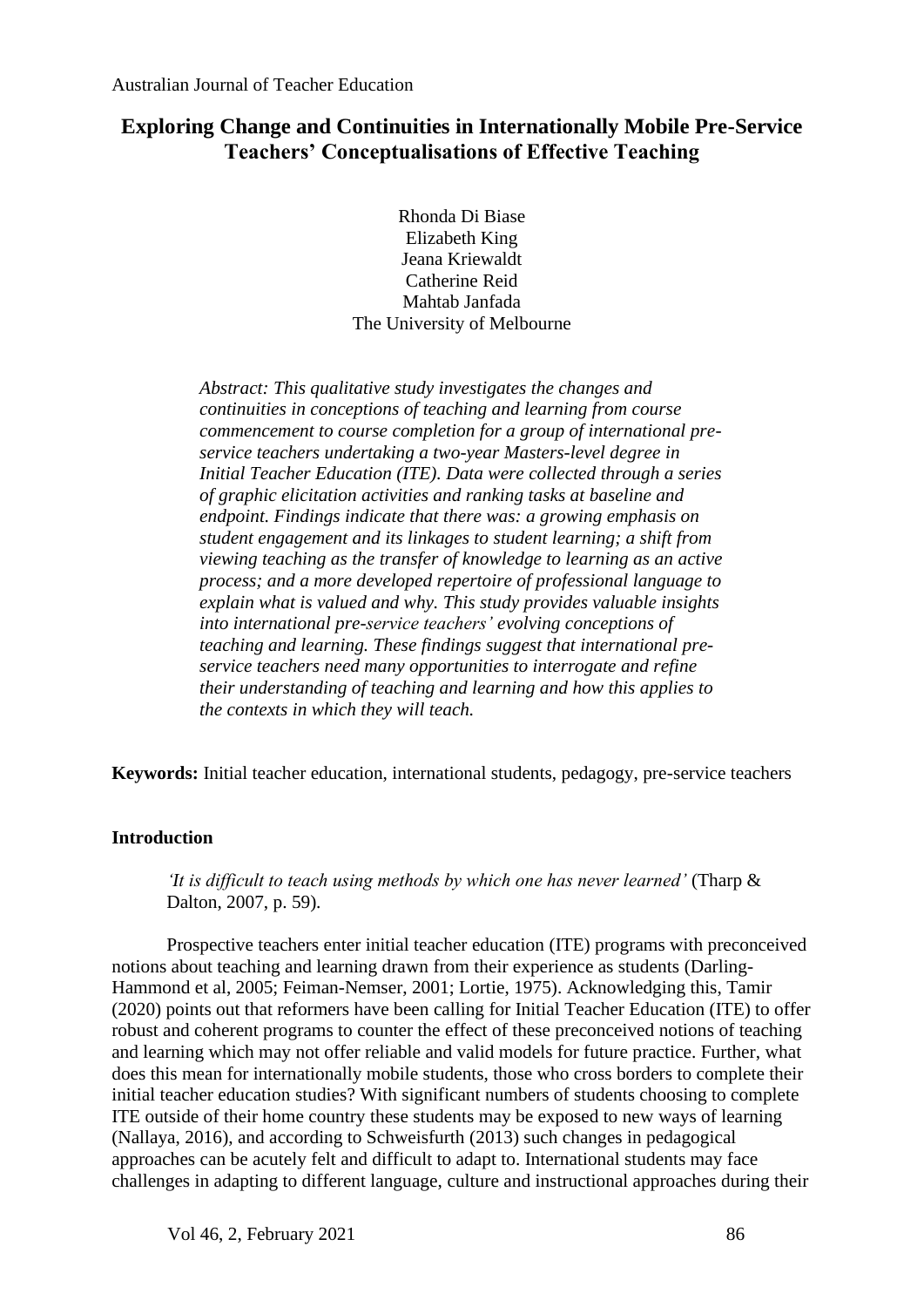studies. As well, they are also learning to teach in an education system that may be underpinned by differing epistemological beliefs, while drawing on preconceived ideas about teaching from their own schooling. These factors may add additional complexities for these prospective teachers (Akanwa, 2015; Spooner-Lane et al. 2009; Tamir, 2020).

This study explores how teaching and learning are understood by a group of internationally mobile pre-service teachers and to what extent these ideas change during their studies in a two-year initial teacher education course situated in a country different from their own school experience. Therefore, we investigate how their ideas change during the ITE program particularly in relation to their initial conceptions of teaching and learning having been formed in another country and cultural context. The paper is organised in three sections. First, in our literature review we explore the mobility trends in international education and identify the challenges that many international students face and elaborate the situation for ITE. Next, we outline our research design. In this qualitative study, data were collected from two cohorts of international students at the beginning and end of their ITE program. These data revealed the students' conceptions of teaching and learning. Finally, the major findings, in comparing these data sets, are reported, and discussed.

#### **International Students and Initial Teacher Education International Education**

Globally, over the past two decades the number of international students has grown steadily (OECD, 2013). In many OECD countries education has become a major export, particularly in Anglophone nations (Harmon, 2015; OECD, 2013). In Australia, international student enrolments have been steadily increasing (Department of Education and Training, 2019; Universities Australia, 2019). Up to February 2020 figures showed an increase of 8% in international student enrolments from 2019<sup>1</sup> (Department of Education and Training, 2020) and of these enrolments many students are choosing to complete their ITE qualifications in Australia (TEQSA, 2019).

This mobility enables opportunities for international students to interact with a range of knowledge and experiences in a new educational setting; however, there are challenges faced by these students. Challenges surrounding learning in a second language have been identified, that not only affect academic performance, but may hinder socialisation into the host nation (Akanwa, 2015; Kuo, 2011). The following studies explore issues in adjusting to a new culture (Spooner-Lane et al., 2009) and advocate the importance of programs taking into consideration cultural differences of international students (Barton & Billett, 2017). Further, difficulties adjusting to new and/or unfamiliar curriculum content that is closely linked to the host culture and society, have also been highlighted (Yun & Le, 2011).

Moreover, while adjusting to new courses and course content, international students may be exposed and required to adapt to new ways of teaching and learning (Schweisfurth, 2013). Yun and Le (2011) contend that unfamiliar teaching and learning approaches are "one of the greatest adjustment difficulties for many international students" (p.242). Yun and Le propose that when teaching and learning approaches experienced by students in their home country conflict with those of the host nation, these students take longer to adapt to their new educational environment. In considering the challenges in adapting to new teaching approaches, Kember's (2001) study of tertiary students within Hong Kong is useful. Whilst

<sup>&</sup>lt;sup>14</sup> The implications of the COVID-19 pandemic and border closures in Australia from March 2020 have resulted in some international students being unable to travel to Australia for study. The total number of international students in ITE was less in 2021 than at the commencement of 2020 yet enrolments of international students into postgraduate programs continue as many international students reside in Australia and have stayed abroad to continue their studies.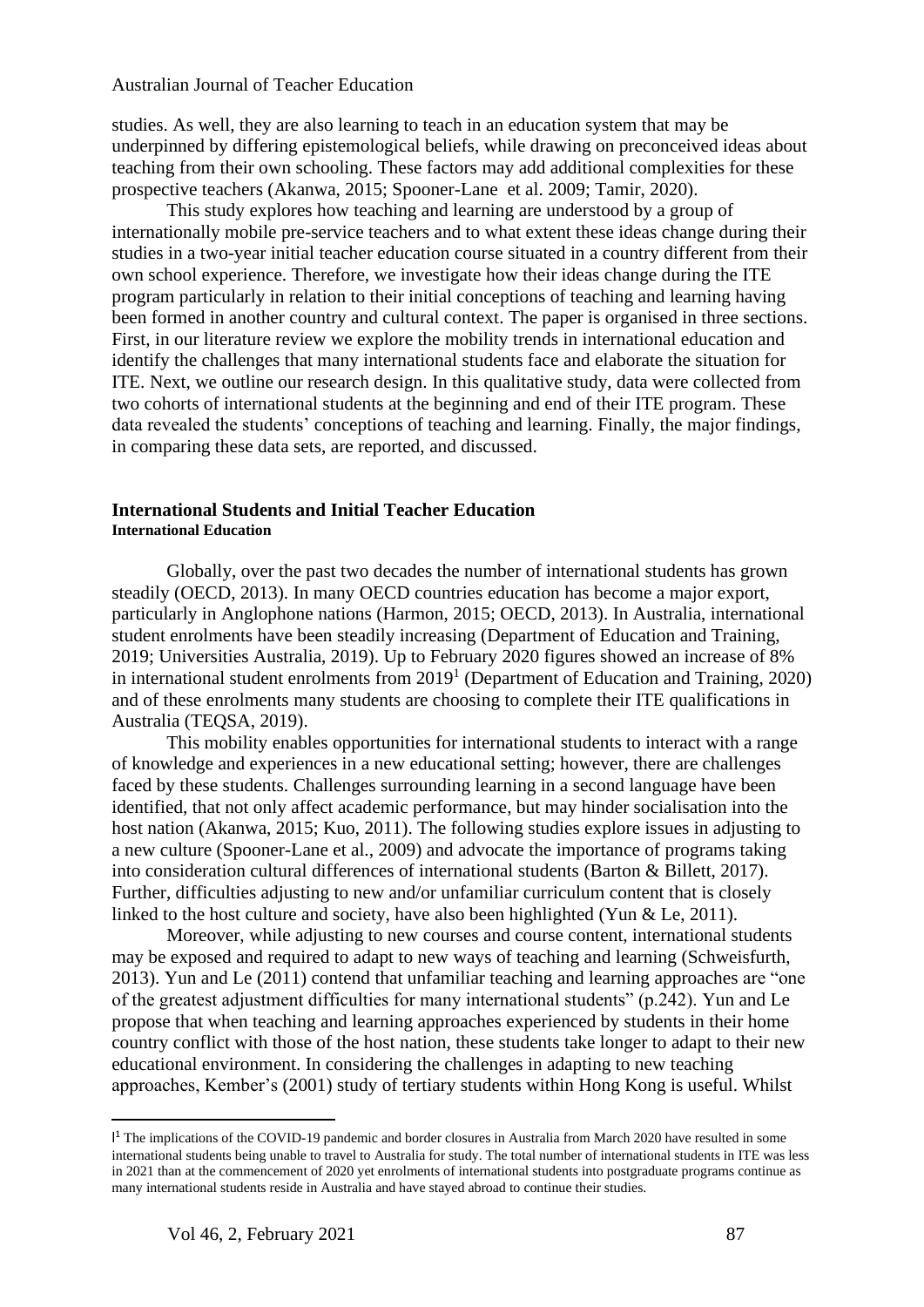this is not a study of international students, it is useful in illuminating the power of beliefs in how students adjust to new pedagogical approaches. Kember found that students held strong beliefs about teaching, learning and knowledge as they adapted as higher education students. For students who saw effective teaching in terms of knowledge transfer, there was difficulty in appreciating interactive and facilitative models of teaching they experienced within higher education. These findings were reinforced in a later study (Kember et al., 2003) in which students framed their perceptions of teaching quality through their conceptions of learning. In order to shift their epistemological beliefs and transition to facilitative or alternate models of teaching, students needed to be exposed to these approaches on a gradual and ongoing basis. Further, as Burch (2008) found, it took considerable time for the international students in his study to modify their "prior learning experiences" where they were different to "local university teaching and learning styles" (p.19). These findings are pertinent to international students, who in crossing borders, may be exposed to both new modes of learning and different models of teaching, and who need to make adjustments, not only as students, but as prospective teachers.

#### **Teacher Education**

The challenges of adapting to new ways of teaching and learning may become intensified for international students undertaking ITE courses that embed differing epistemologies from those they experienced as learners in their home countries (Akanwa, 2015; Spooner-Lane et al., 2009). Indeed, international pre-service teachers experiences may be more complex because of the practical component of ITE in which they may face challenges in adjusting to a new school system and are required to adapt to practical realities during the teaching placement (Nallaya, 2016; Spooner-Lane et al., 2009) What governs teachers' actions is complex and constructing ideas about practice begins before formal teacher preparation (Dembélé & Lefoka, 2007). As such, pre-service teachers tend to replicate the type of teaching they experienced as students (Spooner-Lane et al., 2009). Lortie (1975, p. 71), reported that "the average student has spent 13,000 hours in direct contact with classroom teachers by the time he graduates from high school" and concluded this has a profound impact on the conceptualisations of teaching that teachers and prospective teachers hold. He labelled this the "apprenticeship of observation". Yet, as Darling-Hammond et al. (2005) explore in their discussion of prospective teachers, these assumptions may go unexamined in ITE. As argued by Tamir (2020), ITE education programs have been viewed as a weak intervention in challenging such assumptions and underlying beliefs. As such, more coherent and robust programs are required. This also suggests that the often-implicit ideas that drive teachers' practice must be given the time and space to be explored and critiqued by pre-service teachers throughout their ITE programs.

#### **Examining Epistemological Beliefs**

In the case of international students, learning to teach is further complicated by the different systems in which their initial conceptions were formed and the context in which their ITE studies take place. So not only do international pre-service teachers need to develop a vision of good teaching and a clear sense of pedagogy required by all students (Tamir, 2000), they may need to adjust to prevailing teaching expectation and approaches underscored by differing epistemological beliefs. The challenges of adapting to unfamiliar epistemologies was highlighted in Cruickshank's (2004) study of a retraining program for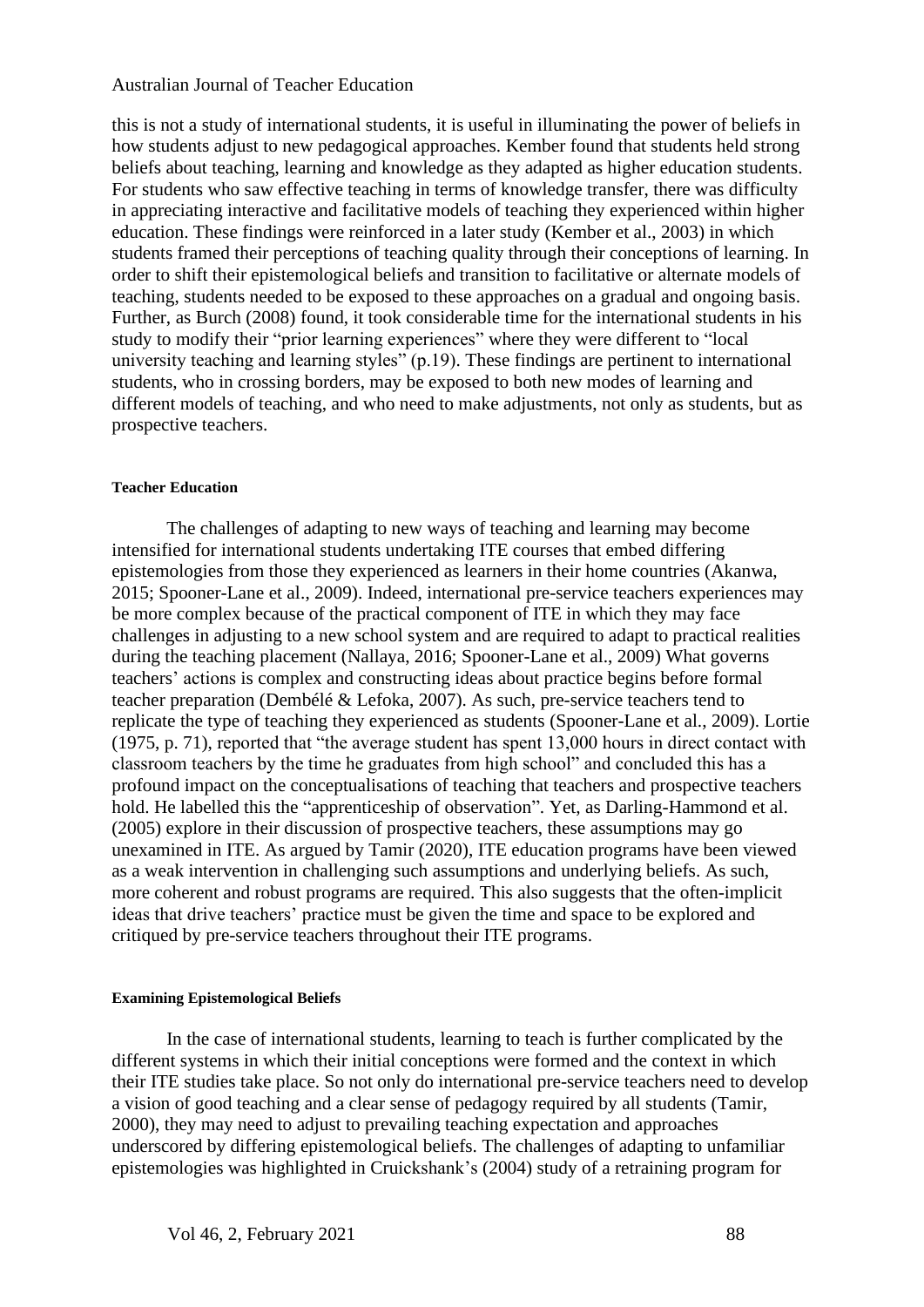overseas-trained teachers to upgrade their qualifications to teach in Australian schools. Findings indicated that many required support in adapting to the predominant teaching and learning approaches in Australian classrooms and those incorporated in the training program.

Other studies have documented the critical importance of teacher education programs that enable international students to recognise and critically reflect on the problematic nature of educational practice. Liyange et al.'s study (2016) showed how a failure to interrogate the epistemologies and pedagogies advocated in an ITE course at an Australian university led to a Fijian student's uncritical acceptance of new learning and the undervaluing of his/her existing knowledge. The importance of enabling international students to interrogate and integrate pre-existing and new epistemologies and develop their professional identities was highlighted by Anderson et al. (2018) who documented challenges faced by international students as they returned to teach in Malaysia. They found that reflecting on their practice enabled these international students to sharpen awareness of the needs within the teaching environment. As such these teachers, upon returning to Malaysia, were able to adapt the teaching approaches, learned in New Zealand, to the requirements of the different learning environment in Malaysia.

Further, a number of studies have explored pre-service teachers' epistemological beliefs and how they impact on approaches to teaching in different subject areas. Tanriverdi (2012) in a study in Turkey, found that there was an interrelationship between the beliefs held about learning and knowledge and the subject discipline. For example, science pre-service teachers tended to believe that there was only "one correct truth" and science and maths preservice teachers believed learning was linked to innate ability, which contrasted with beliefs in other subject disciplines. Similarly, Eren (2009), focusing on Turkish primary-school student teachers, found that the students' conceptions about teaching and learning were "significantly affected by the fields of study" (p.80). What these studies highlight is how teachers hold different epistemological beliefs and ideas about the nature of knowledge and learning.

While much has, and continues to be, written about what constitutes effective or good teaching (for example: AITSL, 2017; Muijs & Reynolds, 2017), a crucial point to highlight is that "there is no one model of good teaching" (Moore, 2004, p. 83). Perceptions of effective teaching are interwoven with notions about what is valued in any given context. Furthermore, it is important to emphasise that the perception of effective teaching is contingent upon how "effective" is defined and by whom.

#### **Methodology**

This qualitative study investigates how international students – those who have pursued teacher education outside of their home country – articulate their understanding of teaching and learning before and during their experience of a Master of Teaching (MTeach) program in Victoria, Australia. It is designed to provide insights into international students' conceptions of good teaching from their initial views on entry to the program and whether these ideas change over time.

The research questions guiding this inquiry are:

- 1. How is teaching and learning understood by this group of international students?
- 2. In what ways do international students' attitudes and understanding of the teaching and learning process change over time?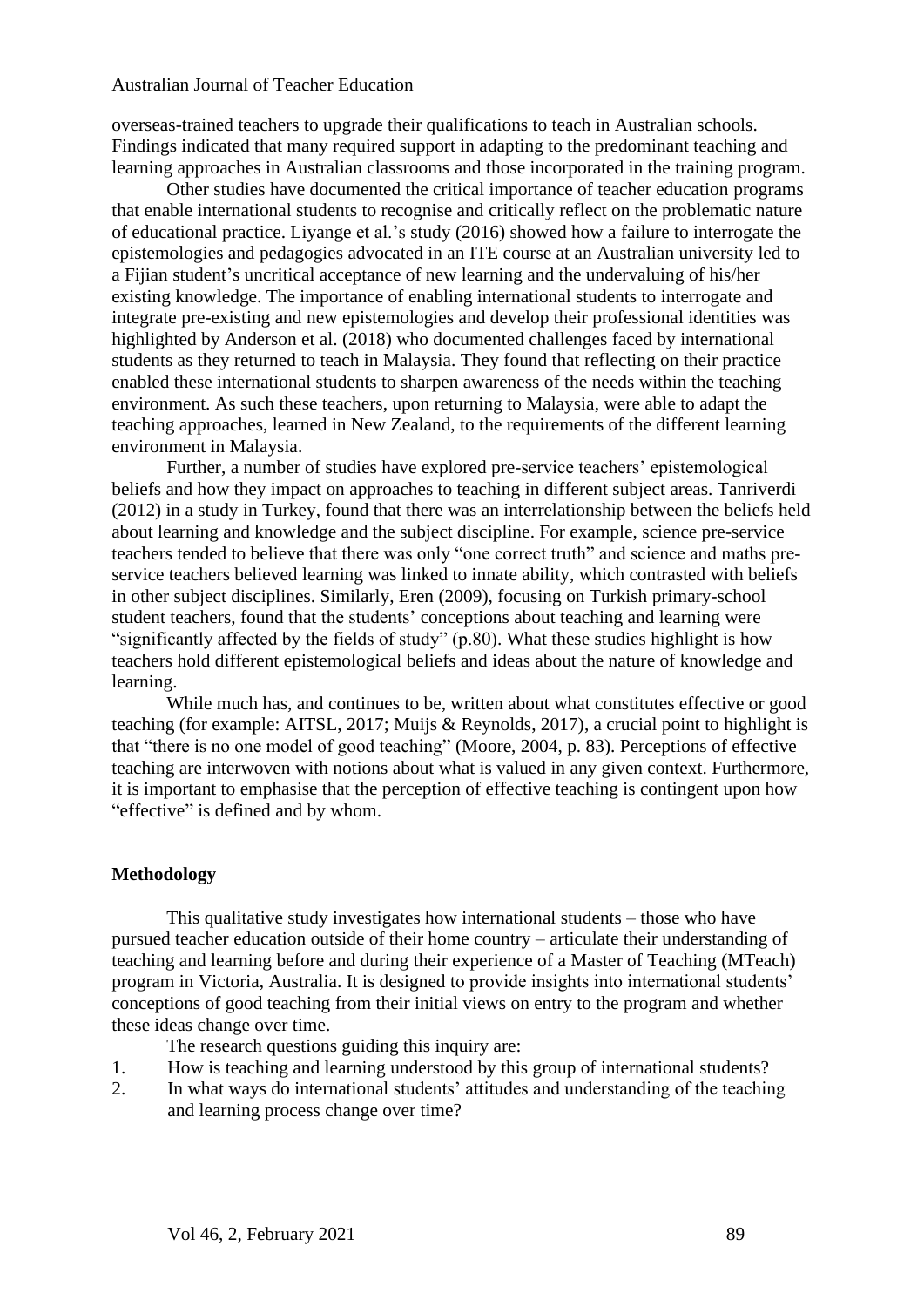#### **The Research Context**

The participants in this study were international pre-service teachers undertaking their initial teacher education – Master of Teaching program at a metropolitan university in Victoria, Australia. The program interlaces academic study with professional practice explicitly designed to link theory, coursework and practice, equipping pre-service teachers with a range of teaching practices. Ethics approval was obtained to undertake this research. The participants were drawn from early childhood, primary and secondary streams of the program from seven countries (China, Philippines, Chile, Brazil, Malaysia, USA and Turkey). Table 1 outlines the participants in this study. The 16 participants at endpoint were those participants who volunteered to return for the second round of data collection, allowing for comparison of their endpoint and baseline data. These participants comprise the sample from which the analysis for this paper was undertaken. The cohorts refer to different intakes.

| <b>Cohort</b> | <b>Participants</b> | <b>Participants</b> |                     |
|---------------|---------------------|---------------------|---------------------|
|               | <b>Baseline</b>     | <b>Endpoint</b>     |                     |
|               | 42                  |                     | China -5            |
| Intake 2017   | [February 2017]     | [October 2018]      | Turkey $-1$         |
|               |                     |                     | $\text{Brazil} - 1$ |
|               |                     |                     | Philippines $-1$    |
|               | 76                  |                     | $China - 6$         |
| Intake 2018   | [February 2018]     | [October 2019]      | Malaysia $-1$       |
|               |                     |                     | $USA - 1$           |

**Table 1: Number of International Pre-Service Teachers in the Study**

Baseline and endpoint data were collected through a series of graphic elicitation activities, adapted from Akyeampong et al (2006), which are outlined below:

## *Visions of Good Teaching and Learning*

Participants were asked to respond to a series of prompts designed to document students' conceptualisations of teaching and learning. These prompts were: 'what is learning'; 'describe the qualities of a good student'; and 'reflect on a "good" lesson as a student/ pre-service teacher.

## *Ranking Activity*

Participants were asked to rank 15 statements about learning in response to the cue: "*When people learn, they....".* The statements ranged from rote learning activities to activities involving collaborative and experiential learning (Appendix A). These rankings provided insights into the teaching and learning priorities of our participants at the start and end of the MTeach program and captured changes in the rankings and the reasons they articulated.

In combination, these activities were designed to provide insights into what our international pre-service teachers understood to be successful classroom practice at the beginning and end of their pre-service program. The different data sources allowed for triangulation of the data across all the responses from each participant. Additionally, at the endpoint, the returning participants were given access to their original data and asked to complete two further questions: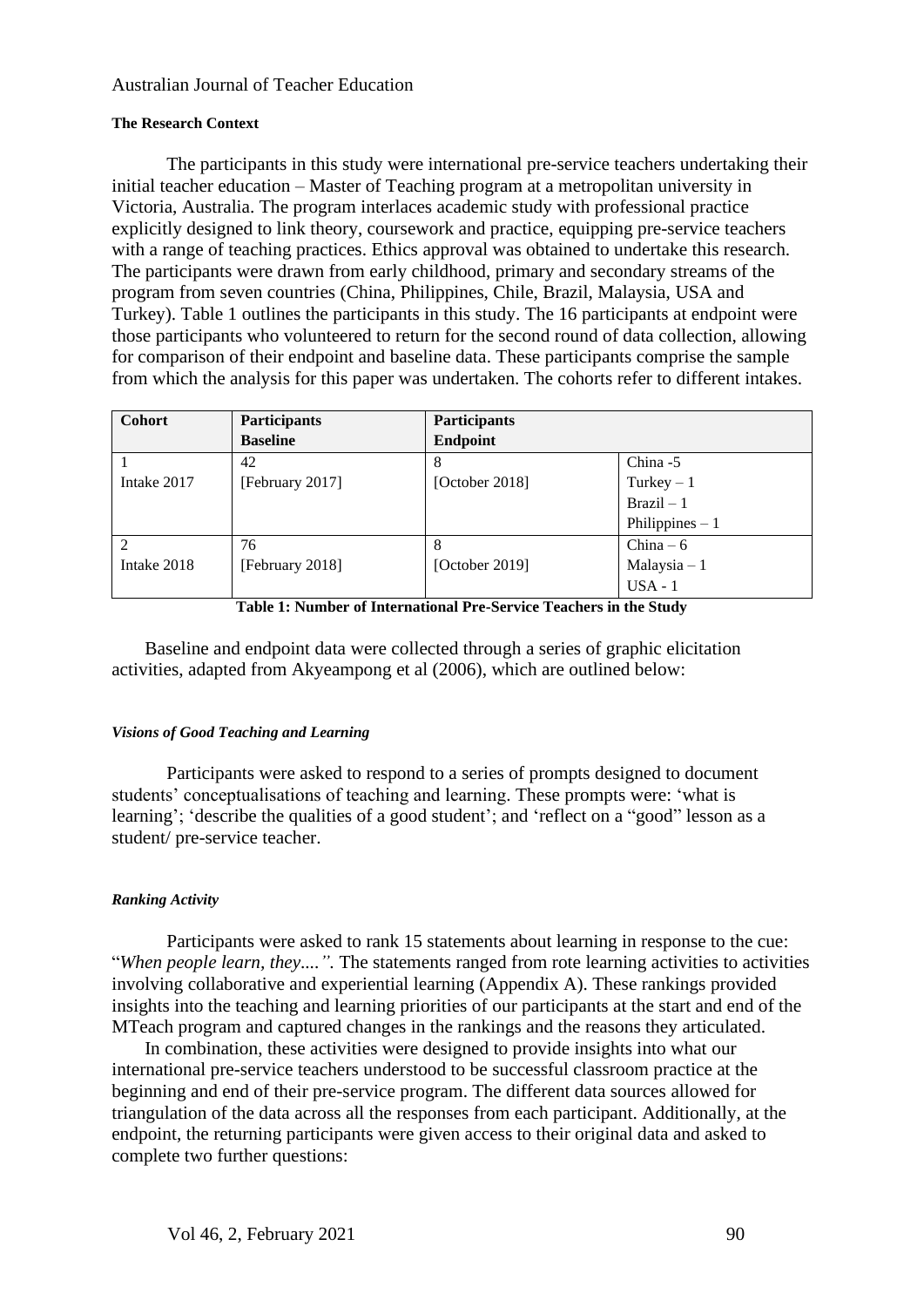- *How do these rankings compare to your first set of rankings? What surprised you?*
- *When you look over your responses from the start of your course, what do you notice? What views about teaching or learning have stayed the same or have changed?*  Data analysis was undertaken through several phases. Working with the data from the

two cohorts, two researchers independently undertook data analysis of the baseline and endpoint data for one cohort. In the next phase, the findings were compared in relation to identifying cross-cutting themes across students and across cohorts. Following this phase, each researcher completed a more detailed analysis of several participants, analysing all the data sources using the following three questions as a guide.

- *What attitudes and understandings were constant? What changes, if any, were apparent?*
- *Were there similarities across the data sources?*
- *How did the student reflect on both sets of data?*

Three main themes emerged through this iterative process of analysing the data: student engagement and its role in learning; developing an expanded range of pedagogical approaches; and the increased use of professional language. Each of these themes is explained in the next section.

## **Findings**

The data were analysed for both breadth and depth. Each individual student's experience was examined and patterns across all the participants were compared, noting the extent to which their attitudes and priorities changed over time. Whilst we identified three overarching themes with specific labels, we recognise these labels are not discrete and there is overlap between them. However, each has a distinct focus and is intended to capture nuances across the breadth of responses. Pseudonyms have been used and direct participant quotations are indicated in italics.

#### **Student Engagement and its Role in Learning**

In selecting examples of a "good lesson", participants tended to refer to approaches that were enjoyable or stood apart from typical classroom activities in the baseline data. While the endpoint data contains similar perspectives, that is, if students are to be engaged in learning, they need to enjoy their learning, there are suggestions of deeper understandings of "engagement" and its relationship to learning development and self-efficacy. References to indications of "student engagement" in the endpoint data referred strongly to students as active participants in their learning, expressing opinions, asking questions, and evaluating their own learning.

While several participants did not mention "engagement" specifically in their responses, there was a clear shift in how they identified good lessons, from being "fun", to a good lesson being structured and purposeful in the endpoint data, during which students achieve specific learning goals. Table 2 presents illustrative examples of this shift.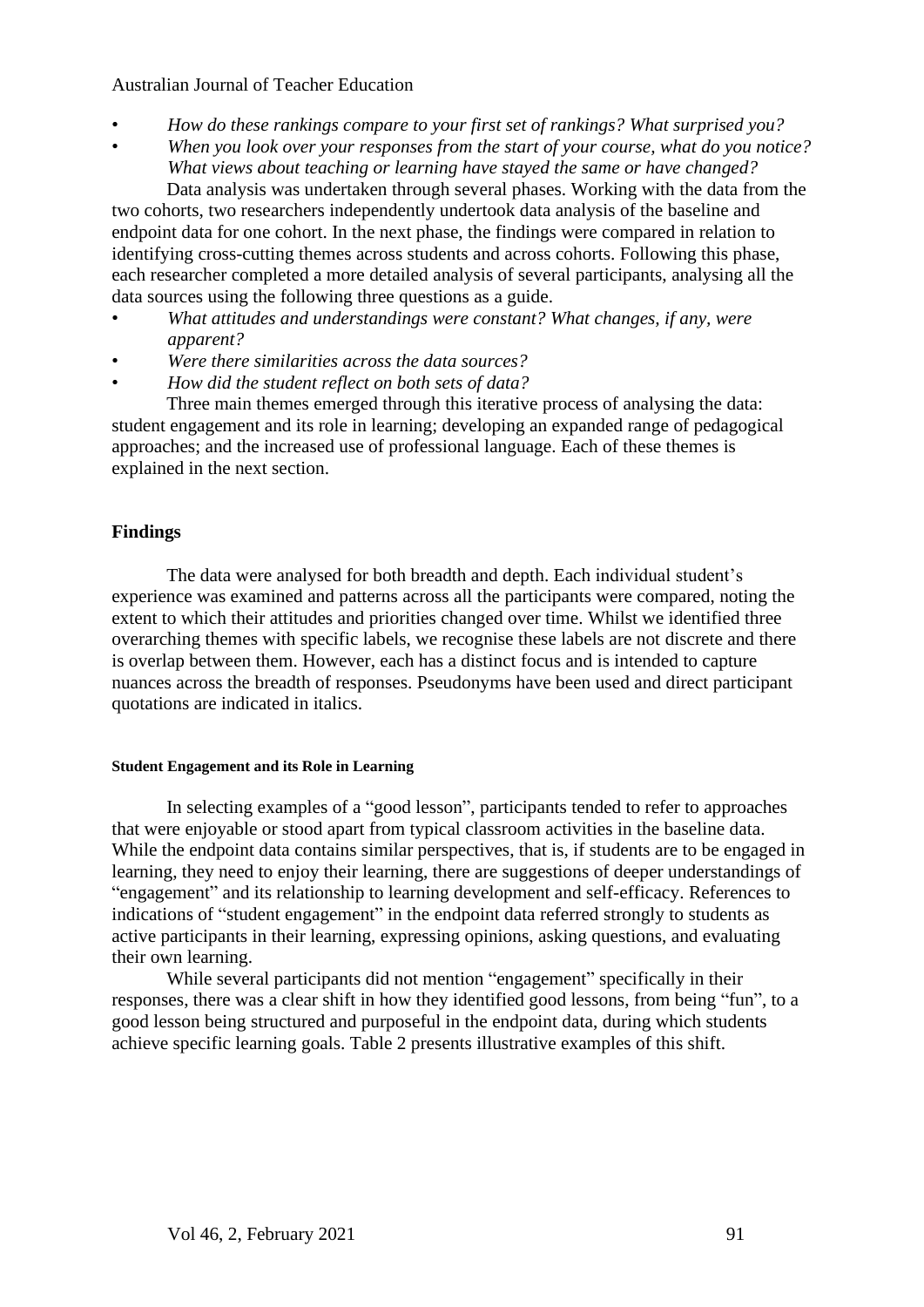| <b>Pre-service</b><br>teacher | <b>Baseline data</b><br>"A good lesson"                                                                                                                                                                        | <b>Endpoint data</b><br>"A good lesson"                                                                                      |
|-------------------------------|----------------------------------------------------------------------------------------------------------------------------------------------------------------------------------------------------------------|------------------------------------------------------------------------------------------------------------------------------|
| Bai                           | "Hilarious" and "enjoyable" presentation of<br>poems                                                                                                                                                           | Explicit teacher modelling of essay structure<br>resulting in students being thrilled that they<br>have devised essay plans. |
| Rosanna                       | "Freedom of learning for the first time"<br>without a textbook                                                                                                                                                 | Experiential learning during which children<br>learned Japanese culture and language via the<br>making of sushi.             |
| Angela                        | Describing a particular teacher's lessons: "he<br>always encourages us to talk in front of the<br>class" and "when he sees students having<br>trouble expressing their ideas, he always<br>supports students". | A French lesson where even the naughtiest<br>students were engaged in the lesson.                                            |

**Table 2: Reflections on "A Good Lesson"**

Angela's reflections demonstrated a clear understanding of the concept of student engagement. Her endpoint description of a "good lesson" shows a growing understanding of the linkages between engagement and learning. In describing a French lesson, she shares how "*everyone, even the naughtiest ones, was engaged in practising the language*". Reflecting on why she chose this lesson, Angela explains:

*[a]t the start of the placement, my way of teaching is very rigid and teachercentred...My mentor pointed that out and inspired me in making the lesson more student-centred and that was the first lesson I achieved it.*

The lesson was illustrative of how, in trying out different approaches, referred to here as student-centred, resulted in success, with her observation that all students were actively engaged in the learning process. In her words:

*learning is an ongoing process… it involves engagement, interaction, asking questions; and student-centred teaching which engages and supports students is more effective than teacher-centred.*

Angela's definitions of "a good student" illustrates how her emphasis in the baseline data, focused on "*good behaviour*". However, at the endpoint she perceptively explains that

"*before the placement, I had some specific criteria for a 'good' student, but now, I tend to think there is no 'good' or 'bad' student and every student has their shining points*".

Interestingly, Angela also sees the importance of students being "*confident about themselves*", which suggests that she saw confidence as an important component of student engagement.

Other participants' definitions of "learning" and "a good student" reveal similar patterns illustrating how their understanding of student engagement in the learning process evolves from baseline to endpoint data. Bai's definition of "a good student" shifted from "*hardworking"* at baseline to "*carry[ing] out inquiry", "empathis[ing] with people from different time and space*", "*think[ing] about how one thinks/learns*" and being "*internally driven*" in endpoint data. While Bai does not mention "student engagement" specifically in her responses, she highlights the importance of students "asking questions" as important in both baseline and endpoint data. This suggests that Bai, even at the commencement of her course, believes that interactive learning and teaching encourage student participation and hence, engagement. In the endpoint data, the significance Bai places on students' "giv[ing] *their own opinion[s]*" has grown, suggesting a consolidation of her earlier views.

Student agency features strongly in Rosanna's definitions of a "good student" and the "learning" and "good lesson" responses. The themes in Rosanna's baseline and endpoint data do not change significantly yet are consolidated through her experience in the course. For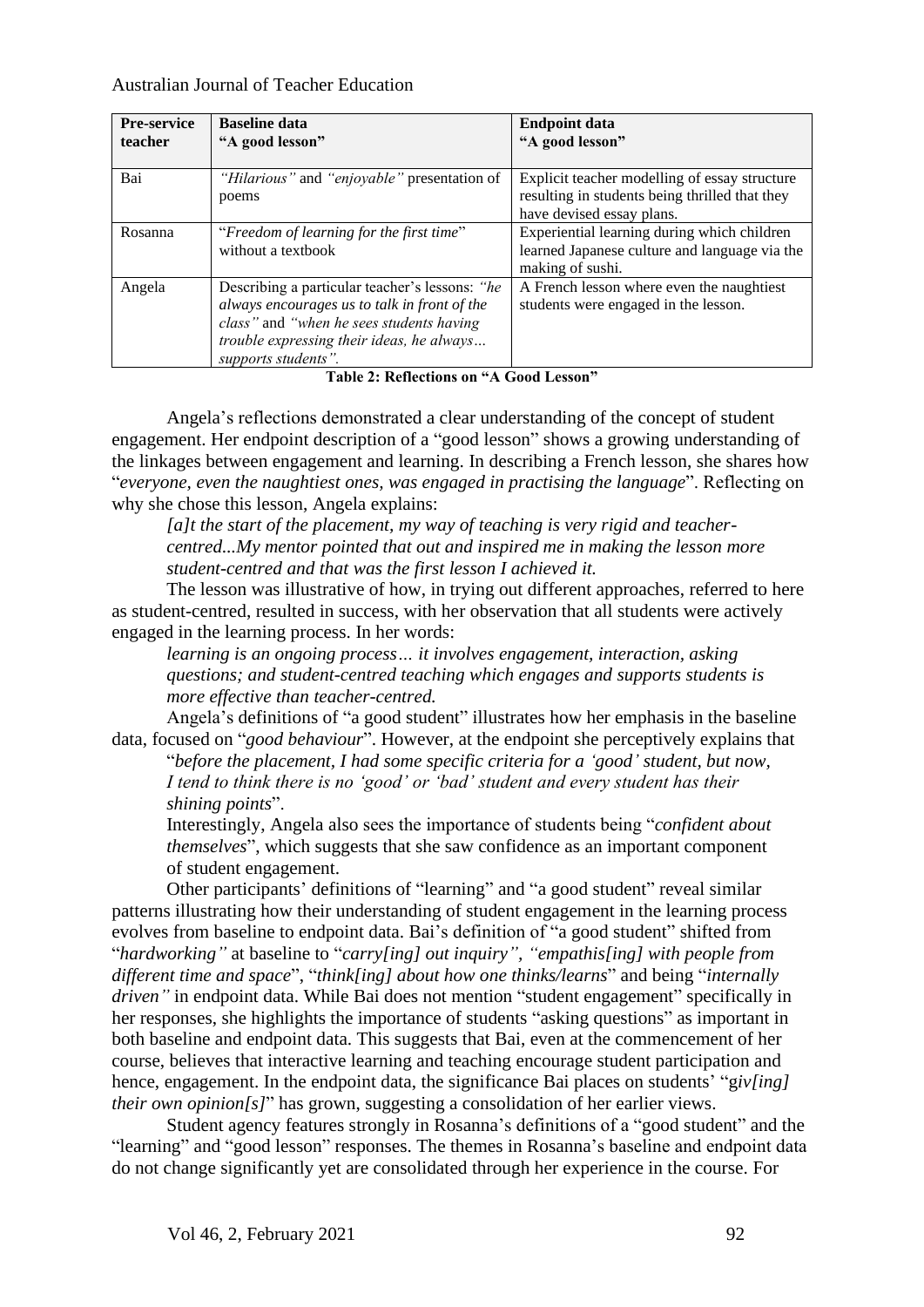example, students "*mak[ing] sense of what they do"* is ranked first in both sets of Rosanna's data suggesting an understanding of the importance of metacognition for deep learning. At endpoint, the value of "*mak*[ing] sense of the things they know" and "mak[ing] *decisions about what is important and what is not"* suggest a strong level of student self-awareness and thus engagement in their own learning.

#### **Expanded Range of Pedagogical Approaches**

Due to the comparative nature of the data collection, the endpoint data offered an opportunity for our participants to reflect on their teaching practice and provided illustrations into their priorities, over time, of effective teaching and learning. Broadly, across the two cohorts we found a recurring pattern of a shift from viewing teaching as the transfer of knowledge to learning as an active process whilst acknowledging the role of teacher in facilitating this. Some illustrative examples can be found in Table 3.

| <b>Pre-service</b> | <b>Baseline</b>                                                                                                   | <b>Endpoint</b>                                                                                                                                                                 |
|--------------------|-------------------------------------------------------------------------------------------------------------------|---------------------------------------------------------------------------------------------------------------------------------------------------------------------------------|
| teacher            |                                                                                                                   |                                                                                                                                                                                 |
| Bai                | "memorising and application"<br>"enhance ability and skills"                                                      | "hav[ing] a complex understanding of<br>the world we live in and of humanity<br><i>itself</i> "<br>"to carry out inquiry"<br>"to think about how one thinks/learn"              |
| Rosanna            | "acquiring knowledge"<br>"facts", "theories" and "points of view".                                                | "enabl[ing] you to make sense of the world<br>around you"; by "harness[ing] these skills<br>and knowledge, you can problem-solve or<br>understand how things relate or behave". |
| Ting               | Defines learning as "input information, facts,<br>laws and principles"<br>Input thoughts, ideas, cultural, custom | By various theories: constructivism,<br>Sociocultural, Critical<br>Best learning happens during interactions                                                                    |

**Table 3: Illustrative Examples of Expanded Pedagogical Practices**

These examples indicate some of the ways in which ideas about learning have broadened. Across the data sources, the acquisition of knowledge and skills were still highlighted; however, this acquisition is positioned in relation to broader notions of learning with references to problem-solving, sense-making, questioning and being able to apply knowledge in new situations.

Increased references by participants towards constructivist approaches such as inquiry learning, Bloom's Taxonomy, scaffolding, and collaborative learning suggest a shift towards pedagogical approaches designed to enable learning in ways that go beyond knowledge acquisition. These teaching approaches require the application of specific skills in the planning and implementation of lessons. Having confidence to manage classrooms, run learning activities and provide clarity for students were raised in this expanded notion of teaching responsibilities. Referring to setting up flexible play, Peng says, "*The trial was successful, and the experience increased my confidence in teaching."* Similarly, Jing states "*I am clear what I should do. Students are clear about their tasks and learn something.*

In the endpoint data, there were increased references to the importance of reflection in the process of learning, for both teachers and students, which is consistent with a stronger focus on constructivism. Broadly there was heightened awareness of the need for metacognition to aid learning. For example:

*Because students were able to self-assess their learning and find their weak spots and improve their study techniques (Amalia)*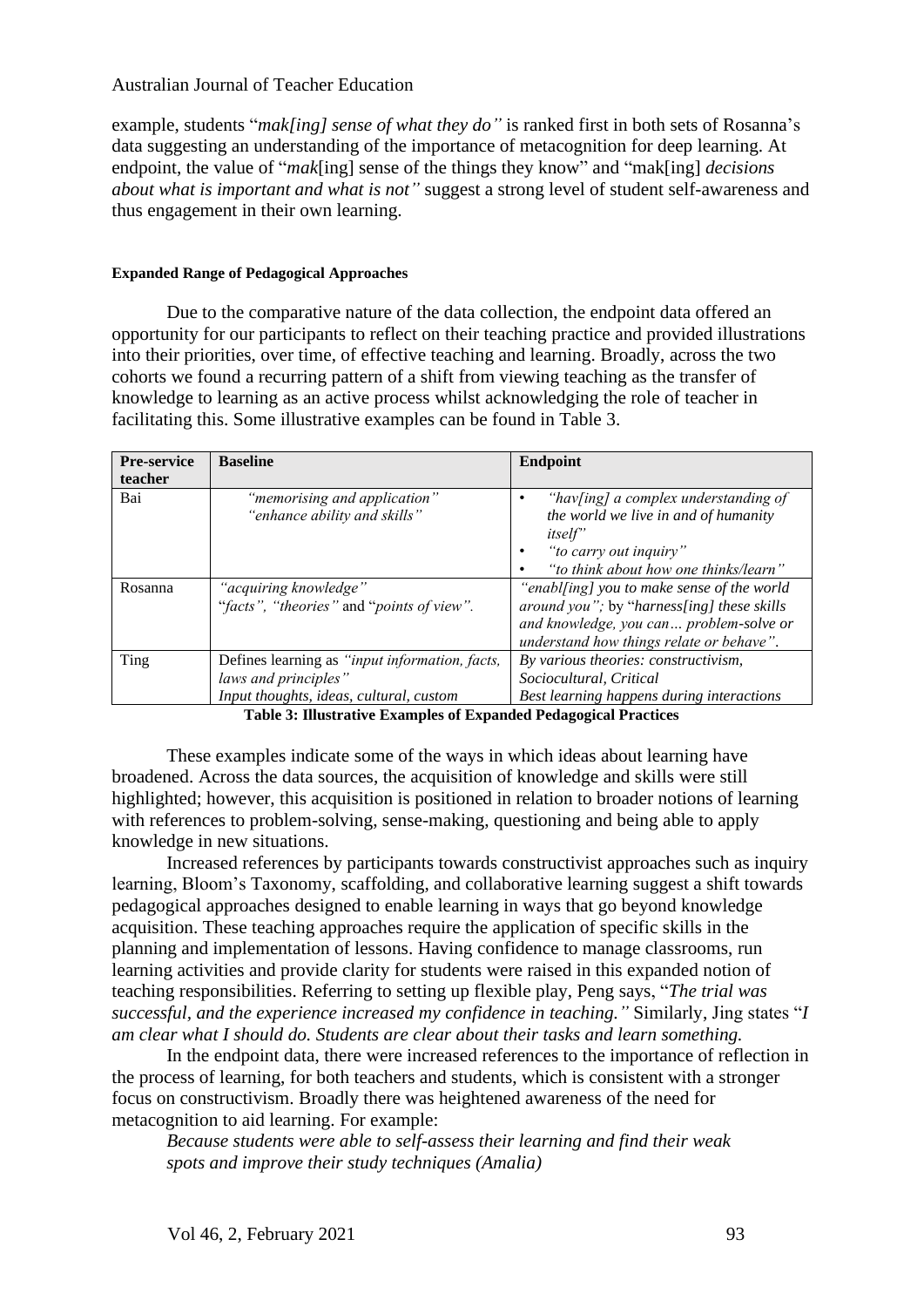*… it is not enough to guide students to get the "correct" answer – it is also crucial to develop metacognition as it supports children to become more… actively responsible for their own learning (Angela)*

This idea of students assuming greater responsibility for their own learning is illustrated in Kristina's reflections about stories and books. In the endpoint data she describes how:

*The children drove their own learning by asking questions. We also used ICT to find answers to their questions. The children were very involved, it was handson, and the children engaged in problem solving and inquiry. They created their own books which was a visual representation of all they've learned about the topic.*

In her reflection, Kristina explains how the lesson was "*scaffolded*" through a discussion of stories prior to the completion of the final task. When using this example, she emphasised "*the importance of collaboration*" and "*peer-learning*". Kristina further explained that *deep learning*" occurs in the "*creat[ion] of new knowledge*". This indicates her expanding understanding of the complexities surrounding learning and the importance of allowing students to have agency in their own learning.

#### **Increased Use of Professional Language**

Across the participants we found the use of development of professional language had increased at the end of the course. This was used to articulate understanding of pedagogical practices and in some cases indicates the theory underpinning these practices. For example, Hiranur's understanding of learning extended beyond acquisition of facts and skills. In her reflection on both sets of rankings. She states:

*it seems like I had a very good understanding of what learning meant back then [at the commencement of the course], but I did not know how to put it into words.*

and

*I now realize that I have used an accurate terminology to describe it. Overall, I feel like I obviously can explain how learning happens much better compared to two years ago.*

In her endpoint data, Hiranur focuses on terminology including *collaborative learning, dialogic teaching", the "construct[ion] of knowledge"*, and the importance of students being "*intrinsically motivated"*.

Similarly, reflecting shifts in language, Shui use of words such as "*acquire", "fact*" and *"information*" in the baseline data is transited to "*knowledge", "understanding", "inquiry"* and "*students" engagement*" in the endpoint data. Rosanna's responses revealed further strong examples of the use of conceptually sophisticated terms, such as "*engagement*" and "*enquiry*" at the end of the course. Rosanna initially defined learning as "*input information, facts, laws, principles*". Rosanna's reflective comments, at endpoint, emphasise how the theories covered in the program had helped develop her "*toolkit"*, and that she now pays more attention to the learning process rather than the "*narrow understandings of the performance"*.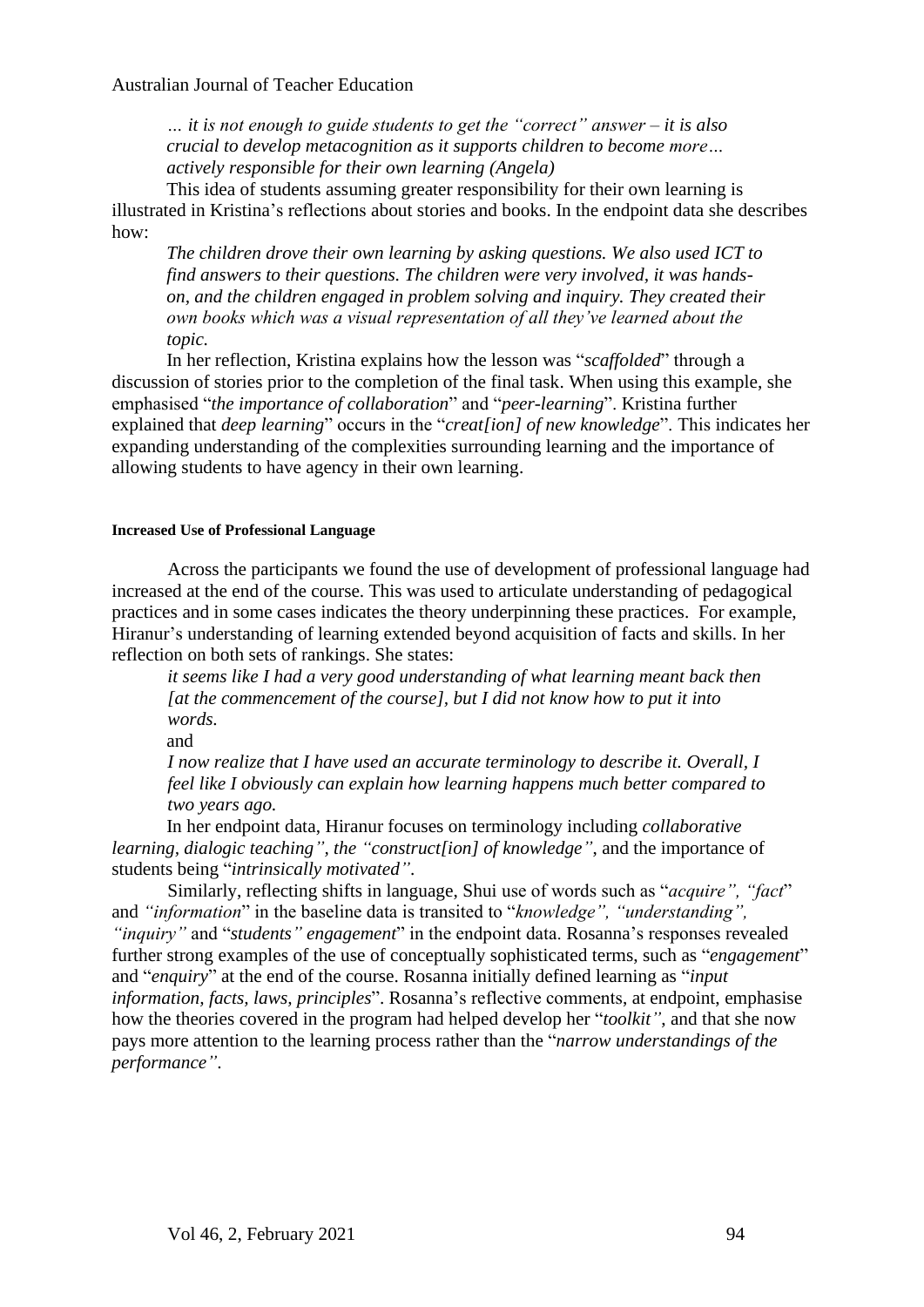## **Discussion**

The MTeach program provides an important context in which to consider these findings. In light of Tamir's (2020) and Feiman-Nemser's (2001) argument that ITE programs need to offer a clear vision of good practice, the coherence of the program in foregrounding evidence-based practice provides a consistent and robust framework for preservice teachers to develop their vision of good practice. Further, Tamir (2020) argues, that programs which offer a coherent vision and clear professional standards have a greater impact on the initial conceptions and practices of new teachers than programs that are 'less coherent and are less intent on linking between theory and practice' (p.3). The data provides a snapshot of two cohorts from the MTeach program and insights that arise form comparing data collected at the beginning and endpoint of their course. We are not claiming that each student has adopted a coherent vision that they have then enacted in practice. Rather we present data that provides insights into trends across the international pre-service teachers in this study showing the range of changes and continuities that were evident in our analysis.

In exploring the conceptions of the participants in our study and their visions of practice, we refer to Robin Alexander's (2008, p.29) definition of pedagogy which provides a useful framework for considering the examples of pedagogical practices in the baseline and endpoint data:

*Pedagogy is the observable act of teaching together with its attendant discourse of educational theories, values, evidence and justifications. It is what one needs to know, and the skills one needs to command, in order to make and justify the many different kinds of decisions of which teaching is constituted*.

Before starting their ITE program, we found the participants generally attended to "teaching as act" with a noticeable shift at endpoint toward articulating the ideas behind their teaching — "teaching as ideas". This proved a useful distinction for analysis. The focus in the baseline data from our study is predictable in that it corresponds with the literature that indicates that pre-service teachers bring with them visions of teaching. Stuart et al. (2009) identified that earlier experiences such images of teaching; experiences with children; motivations (hopes and fears); as well as individual personalities impact on participants' conceptualisations of teaching on entry to ITE. The consequence of these preconceptions is that there can be gaps in pre-service teacher's understanding of the teacher's role upon entry to ITE. Indeed, without meaningful input and knowledge, the models of teaching from our experience as students are likely to persist among pre-service teachers (Stuart et al., 2009).

#### **Evolving Conceptions of Teaching and Learning**

In this study we explored examples of how our international pre-service teachers' understandings of teaching and learning evolved over the course of the ITE program. While there is variation across the participants and the extent to which they incorporated a range of pedagogical approaches in their lessons, there is evidence of greater attention to the "teaching as ideas" component of pedagogy, moving beyond the "teaching as act" focus at the start of their ITE studies.

A clear trend across participants was a shift from a focus on the visible acts of teaching initially, to students and their learning needs at endpoint. In this dialogue, we see evidence that our international pre-service teachers were able to link their practice to elements of theory presented through the coursework, reflecting with greater attention on the ideas underpinning teaching. For instance, in some of their reflections on teaching and learning, the focus goes beyond the "knowledge" itself and addresses the identity of teacher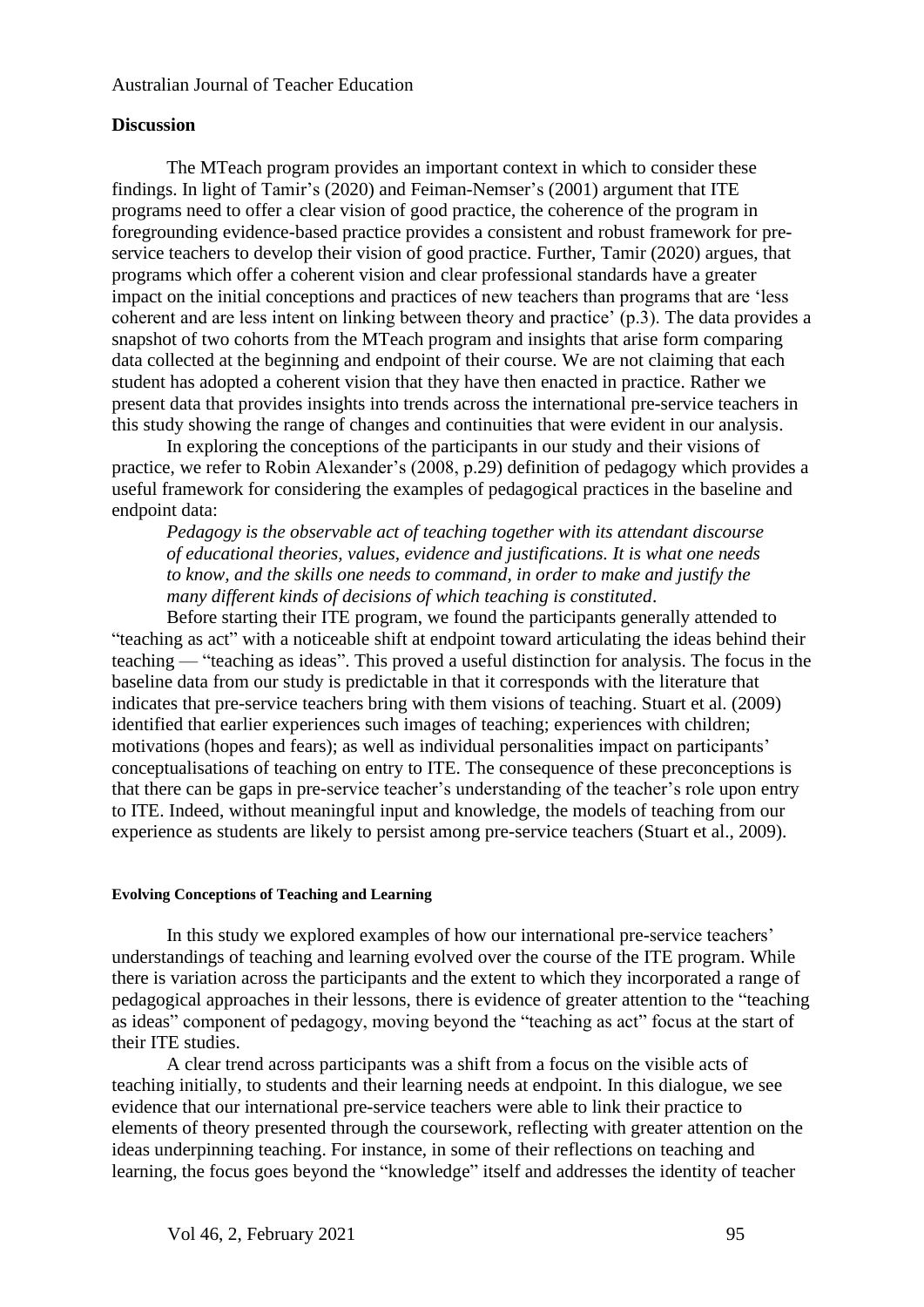and the role of students, as active agents. These ideas are reflected in Hiranur's comments about her future approach to teaching when she says, "*I learned how to prepare a ground for students to learn.* Similarly, Bai asserts students to a significant position as "*cooperative, resilient, eager to contribute to learning*", and Kristina's attends to students driving "*their own learning*". Angela's illumination that her endpoint was not to get to the one "*correct*" answer and Angela's shift from an authoritative, hierarchical teaching and learning attitude toward more student-centred and collaborative one, are illustrative of these trends. Notably, Rosanna's view of school students as a better "*citizens*" and Amalia's view of learners as those who should "*make sense of things on their own*" reveal significant transformation. Such responses speak to demonstrate a conceptualisation of teaching that moves beyond knowledge transmission.

Further, these shifts are consistent with the architecture of the MTeach program that entwines professional practice experiences with on-campus studies, a factor identified by Tamir (2020), as important in providing pre-service teachers with a framework to support them to interrogate their own implicit beliefs. The MTeach program asks participants to focus on students' learning by examining what students, do, say, make and write as the visible products of learning (Kriewaldt et al., 2017). The program's design is intended to create a shift in focus from teacher actions to student learning in relation to teaching. As Ting articulates:

## *This lesson went well...I can see how I've engaged children and how they've achieved their outcomes.*

In the articulation of "good lessons" we see a shift in our participants' responses, as they learn to reflect on, and in, practice. As Loughran (2010, p. 7) identified, "in moving to the other side of the desk we can sometimes act from these superficial understandings of practice"; hence as the begin to make those linkages between theory and practice, we also see a shift in focus from teacher actions to the student, growing attention to evidence of student learning, and how this can be identified.

#### **Articulating Ideas About Teaching**

In the endpoint data, the development of the pre-service teachers' professional language became evident. Using this professional language, participants demonstrated their expanded capacity to articulate their teaching practice, their developing knowledge about teaching, and their understanding about the ideas behind the teaching. Grossman et al. (2009, p. 2096) coined the phrase "grammar of practice" as a way of conceptualising components of professional practice and a language for articulating teaching practice. Importantly, when a practice is named, it can more easily operate as a reflective tool for teachers (Mesiti & Clarke, 2018). Developing a professional vocabulary and the naming of practices offer possibilities for pre-service teachers to reflect on their practice with a shared professional vocabulary – a grammar of practice — and provide opportunities to participate in dialogue within a professional community. As Grossman et al. (2009) contend in relation to teacher preparation: "Without the existence of a language and structure for describing pedagogical practice the provision of learning opportunities for novices is limited" (p. 2075). Hiranur clearly articulated that her studies enabled her to use more professional language to describe and interpret teaching and learning. This is also evident in references to and the valuing of approaches that include: "*collaboration*", "*experiential experience*", "*inquiry learning*" and "*scaffolding*".

It is not surprising that an ITE program would expand the range of pedagogical approaches of pre-service teachers and equip students with increased professional language;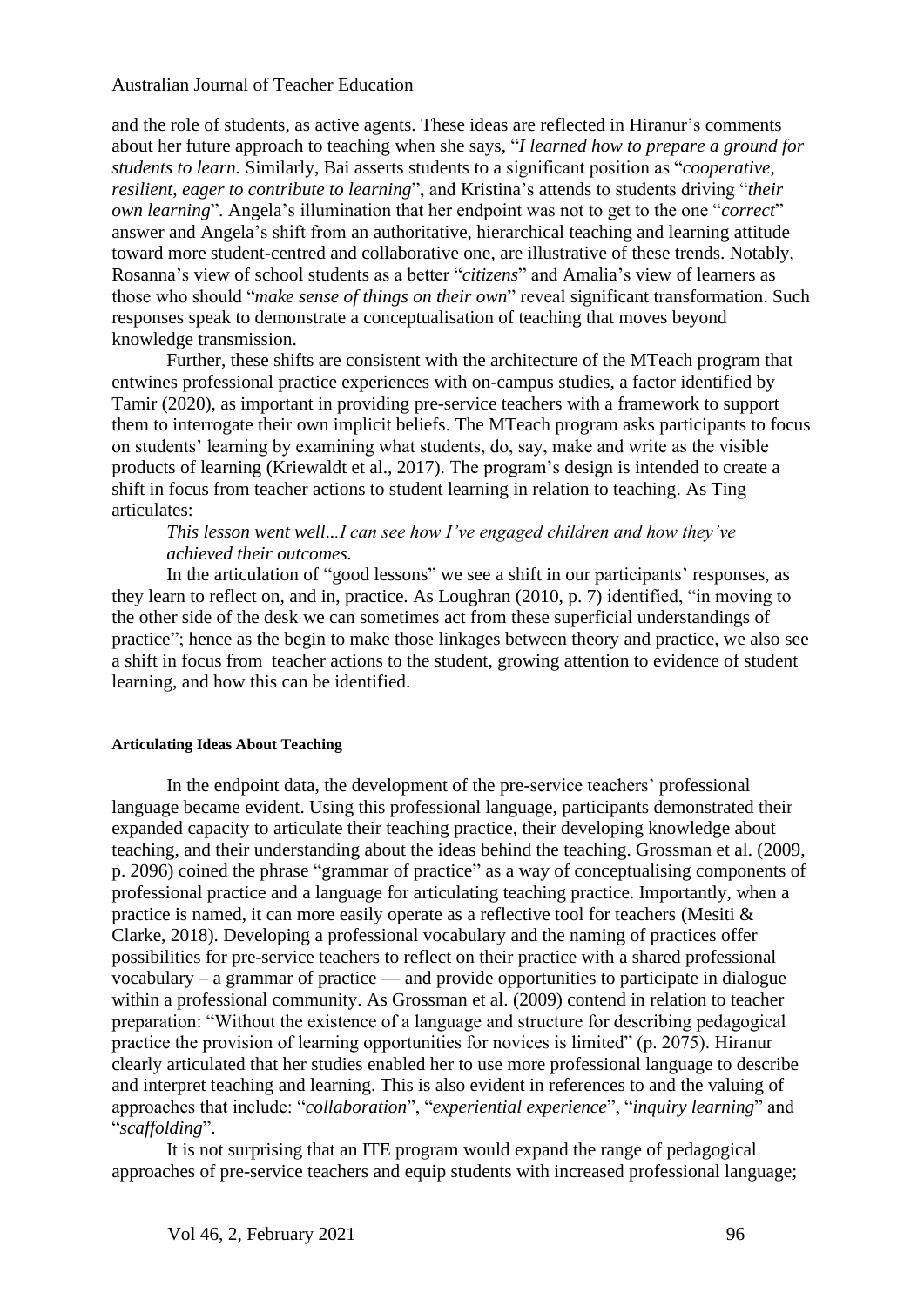however, this study found that these graduating teachers were able to articulate links between theory and practice and provide evidence of their development of a "grammar of practice". This facilitated the articulation of their conceptualisations of teaching and learning. Interrogation of these conceptualisations, through the data collected, revealed shifts toward constructivist notions of learning. In reflecting that the teacher's role goes beyond the provision of knowledge to a conceptualisation where pedagogical approaches are more student-centred, recognises the teacher's expert role in orchestrating them. This aligned with the transition for some pre-service teachers to focus more explicitly on students, their engagement and individual approaches to learning.

## **Conclusion**

Exploring both "pedagogy as act" and "pedagogy as ideas" is complicated by the changing context of our participants, since as international pre-service teachers they are learning to teach outside the education milieu of their childhood learning experiences. As Stuart et al. (2009) explain, each teacher comes with their own memories, experiences, and visions of teaching. At the start of this paper, we acknowledge the difficulty in teaching using methods by which you have not learnt. Our findings highlight participants' evolving conceptualisations of teaching and learning that not only attend to the visible aspect of teaching but also the theories and ideas underpinning teacher actions. These evolving conceptions articulate teaching as varied and complex in addressing the breadth of student needs. They attest to the importance of enabling pre-service teachers to reflect on their beliefs surrounding the nature of knowledge as they explore unfamiliar epistemologies (Liyange et al., 2016).

The cohesive vision and coherent structure of the MTeach program (McLean Davies, et al., 2017) provides an explicit framework in which PSTs are required to link theory from their coursework with their professional experience and through their assessment across subjects. This cohesiveness in the course structure and the explicitly articulated priorities underpinning the course are consistent with Tamir's (2020) findings about the need for coherent programs to help counter the effect of preconceived notions of teaching and learning. Such robust programs help counter the effect of naïve ideas about teaching by offering reliable and valid alternative visions.

Acknowledging the differences across these international pre-service teachers the findings presented here provide insights into different ways in which perceptions of teaching and learning evolved through the ITE program. The findings offer insights for teacher educators by suggesting that in this process of border crossing, international pre-service teachers can benefit from opportunities to interrogate and refine their understanding of teaching and learning, in order for them to develop a clear vision of good practice, sometimes challenging their epistemological beliefs in doing so.

In conclusion, these findings rely on self-reported data that provide insights into how preconceptions can be shaped through engagement in a cohesive ITE program, particularly one that explicitly emphasises the linkages between theory and practice. These findings revealed how the international pre-service teachers in this study expanded their capacity to make those theory-practice linkages that in turn enabled them to engage with the ideas underpinning the pedagogical approaches they learned to use. Their expanded vocabulary of educational terms enabled them to articulate their ideas clearly. Indeed, this study provides examples of how international pre-service teachers were able to overcome some of the challenges of learning to teach as evidenced in how their existing conceptualisations of teaching and learning evolved over the course. Further investigations could be conducted on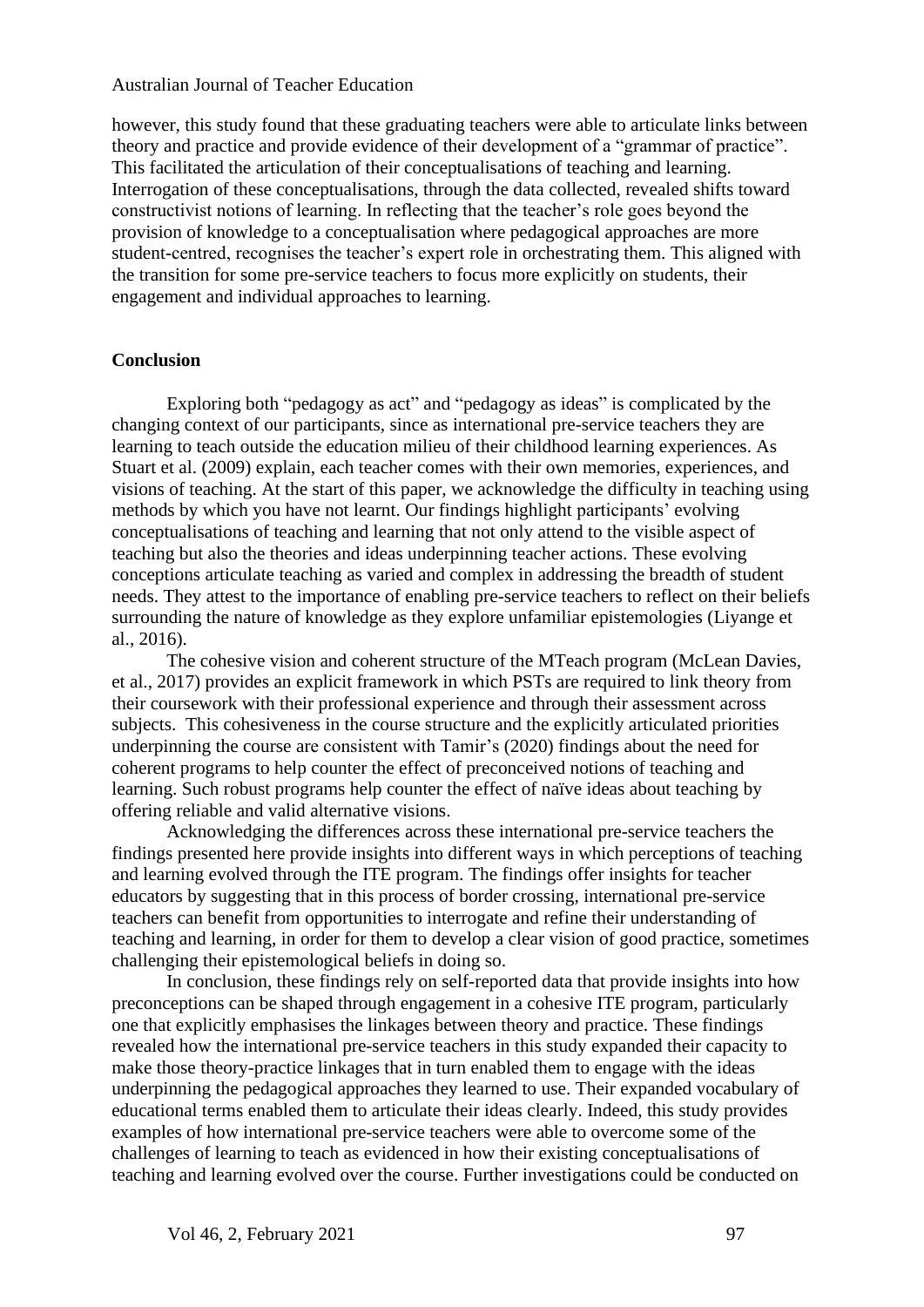how international preservice teachers apply ideas in their teaching practice using classroom observations. The addition of interviews and focus groups would offer the opportunity to further interrogate underlying assumptions and allow deeper expressions of reasons and justifications for the responses provided in the current data. Nonetheless the data collected at the beginning and end of the participants' ITE studies does provide a snapshot of ideas and priorities related to teaching and learning at two distinct timepoints. Recognising that this research is limited in scale, this study contributes to better understanding the ways in which international students, who bring with them experiences from schooling in another country, adapt to a different education system and give consideration to potentially different epistemological approaches that underpin attitudes to teaching and learning.

## **References**

- AITSL. (2017). *Australian Institute for Teaching and School Leadership. https://www.aitsl.edu.au/teach/standards*.
- Akanwa, E. (2015). International students in western developed countries: History, challenges, and prospects. *Journal of International Students, 5*(3), 271-284. <https://doi.org/10.32674/jis.v5i3.421>
- Akyeampong, K., Pryor, J., & Ampiah, J. G. (2006). A vision of successful schooling: Ghanaian teachers' understanding of learning, teaching and assessment. *Comparative Education, 42*(2), 155-176.<https://doi.org/10.1080/03050060600627936>
- Alexander, R. J. (2008, March 31). Education for all, the quality imperative and the problem of pedagogy. *CREATE Pathways to Access. Research Monograph No, 20*.
- Anderson, V., Young, S., Blanch, K., & Smith, L. (2018). Mobility, place and affect in transnational teacher educaiton graduates' accounts of their first year of teaching. *Teaching and Teacher Education, 69*, 11-20. <https://doi.org/10.1016/j.tate.2017.09.010>
- Barton, G., & Billett, S. (2017). Personal epistemologies and disciplinarity in the workplace: Implications for international students in higer education. In G. Barton, & K. Hartwig, *Professional learning in the work place for international students, professional and practice-based learning 19* (pp. 111-126). Springer International Publishing. [https://doi.org/10.1007/978-3-319-60058-1\\_7](https://doi.org/10.1007/978-3-319-60058-1_7)
- Burch, T. (2008). Teaching and learning accounting with overseas students. *People and Place, 16*(1), 12-20.
- Cruickshank, K. (2004). Towards diverstiy in teacher education: teacher preparation of immigrant teachers. *European Journal of Teacher Education, 27*(3), 125-138. <https://doi.org/10.1080/0261976042000223006>
- Darling-Hammond, L., Hammerness, K., Grossman, P., Rust, F., & Shulman, L. (2005). The design of teacher education programs. In L. Darling-Hammond, & J. Bransford, *Preparing teachers for a changing world. What teachers should learn and be able to do* (pp. 390-441). San Francisco: Jossey-Bass.
- Dembélé, M., & Lefoka, P. (2007). Pedagogical renewal for quality universal primary education: Overview of trends in Sub-Saharan Africa. *International Review of Education / Internationale Zeitschrift Für Erziehungswissenschaft,, 53*, 531–553. <https://doi.org/10.1007/s11159-007-9066-8>
- Department of Education and Training. (2019). *International Student Data*. Retrieved from https://internationaleducation.gov.au/research/International-Student-Data
- Department of Education and Training. (2020). *International Student Data*. Retrieved from http://internationaleducation.gov.au/research/International-Student-Data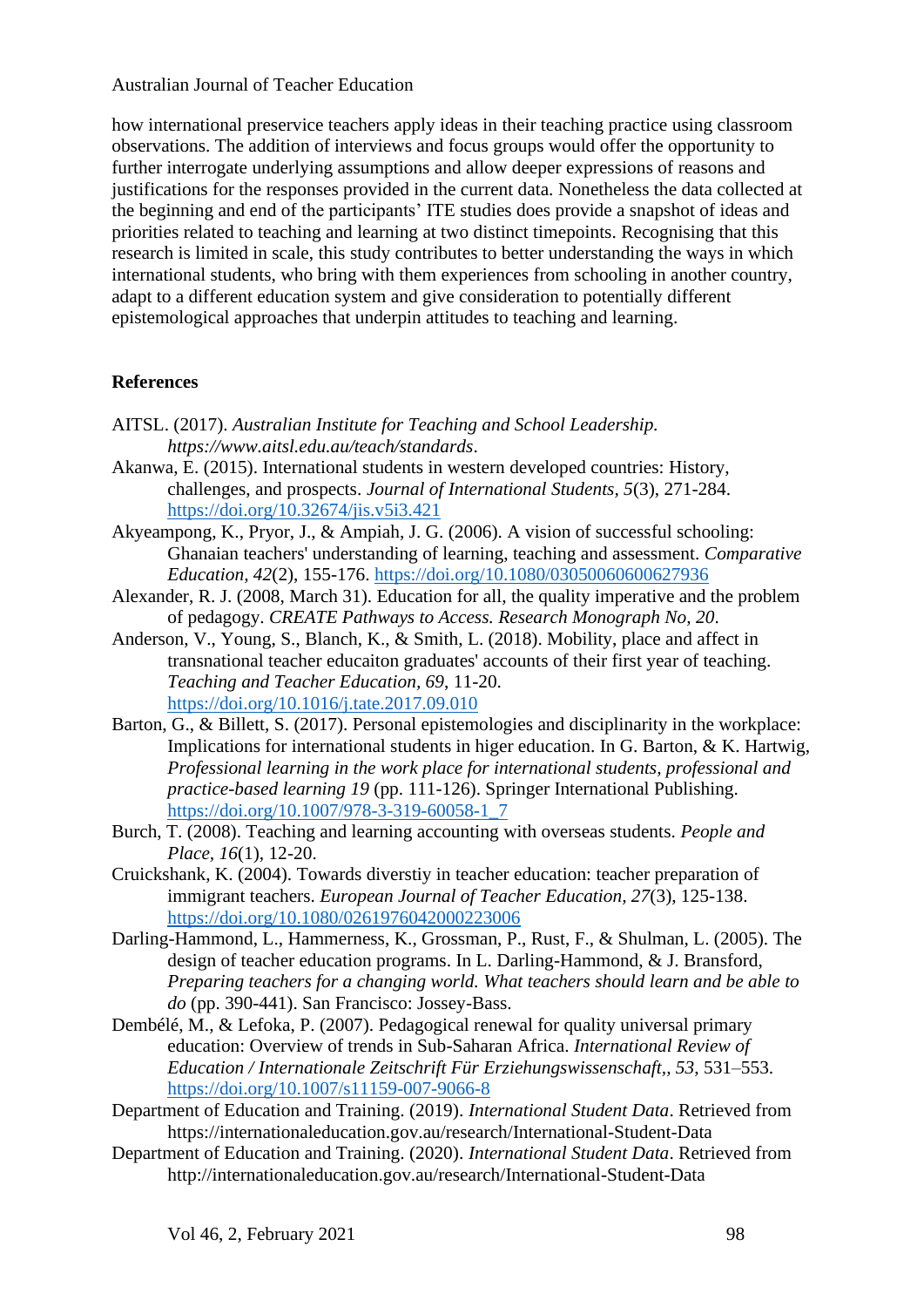- Eren, A. (2009). Examining the teacher efficacy and achievement goals as predictors of Turkish student teachers' conceptions about teaching and learning. *Australian Journal of Teacher Education, 34*(1), 69-87. <https://doi.org/10.14221/ajte.2009v34n1.6>
- Feiman-Nemser, S. (2001). From preparation to practice: Designing a continuum to strengthen and sustain teaching. *Teachers College Record, 103*(6), 1013-1055. <https://doi.org/10.1111/0161-4681.00141>
- Grossman, P., Hammerness, K., & McDonald, M. (2009). Redefining teaching, re-imagining teacher education. *Teachers and Teaching: Theory and Practice, 15*(2), 273–290. <https://doi.org/10.1080/13540600902875340>
- Harmon, G. (2015). Australia as an higher education exporter. *International Higher Education (42)*, 14-16. <https://doi.org/10.6017/ihe.2006.42.7881>
- Kember, D. (2001). Beliefs about knowledge and the process of teaching and learning as a factor in adjusting to study in higher education. *Studies in Higher Education, 26*(2), 205-221. <https://doi.org/10.1080/03075070120052116>
- Kember, D., Jenkins, W., & Ng, K. C. (2003). Adult students' perceptions of good teaching as a function of learning - Part 1. Influencing the development of self-determination. *Studies in Continuing Education, 25*(2), 239-251. <https://doi.org/10.1080/0158037032000131556>
- Kriewaldt, J., McLean Davies, L., Rice, S., Rickards, F., & Acquaro, D. (2017). Clinical practice in education: Towards a conceptual framework. In M. A. Peters, B. Cowie, & I. Menter, *A Companion to Research in Teacher Education* (pp. 153-166). Singapore: Springer. [https://doi.org/10.1007/978-981-10-4075-7\\_10](https://doi.org/10.1007/978-981-10-4075-7_10)
- Kuo, Y. (2011). Language challenges faced by international graduate students in the United States. *Journal of International Students, 1*(2), 38-42. <https://doi.org/10.32674/jis.v1i2.551>
- Liyanage, I., Diaz, A., & Gurney, L. (2016). Re-envisioning teacher education programs for international students: Towards an emancipatory and transformative educational stance. In C.-M. Lam, & J. Park, *Sociological and philosophical perspectives on education in the Asia-Pacific region. Education in the Asia-Pacific Region: Issues, concerns and prospects 29* (pp. 165-178). [https://doi.org/10.1007/978-981-287-940-](https://doi.org/10.1007/978-981-287-940-0_11) [0\\_11](https://doi.org/10.1007/978-981-287-940-0_11)
- Lortie, D. C. (1975). *Schoolteacher: A sociological inquiry* (2nd ed.). Chicago: University of Chicago Press.
- Loughran, J. (2010). *What Expert Teachers Do: Enhancing Professional Knowledge for Classroom Practice.* Australia: Allen & Unwin. <https://doi.org/10.4324/9780203851470>
- McLean Davies, L., Angelico, T., Hadlow, B., Kriewaldt, J., Rickards, F., Thornton, J., & Wright, P. (2017). Supporting the development of the profession: a clinical approach to teacher education. In T. Bentley, & G. Savage, *Educating Australia: challenges for the decade ahead. .* (pp. 209-227). Melbourne: Melbourne University Press.
- Mesiti, C., & Clarke, D. (2018). The professional, pedagogical language of mathematics teachers: A cultural artefact of significant value to the mathematics community. In L. S. Bergqvist, M. Österholm, & C. Granberg, *Delight in mathematics education* (pp. 379-386). Umeå, Sweden : IGPME.
- Moore, A. (2004). *The good teacher: Dominant discourses in teaching and teacher education.* Oxon: Routledge. <https://doi.org/10.4324/9780203420270>
- Muijs, D., & Reynolds, D. (2017). *Effective teaching: Evidence and practice.* Sage.
- Nallaya, S. (2016). Preparing international pre-service teachers for professional placement: In-school induction. *Australian Journal of Teacher Education, 41*(4), 110-125. <https://doi.org/10.14221/ajte.2016v41n4.7>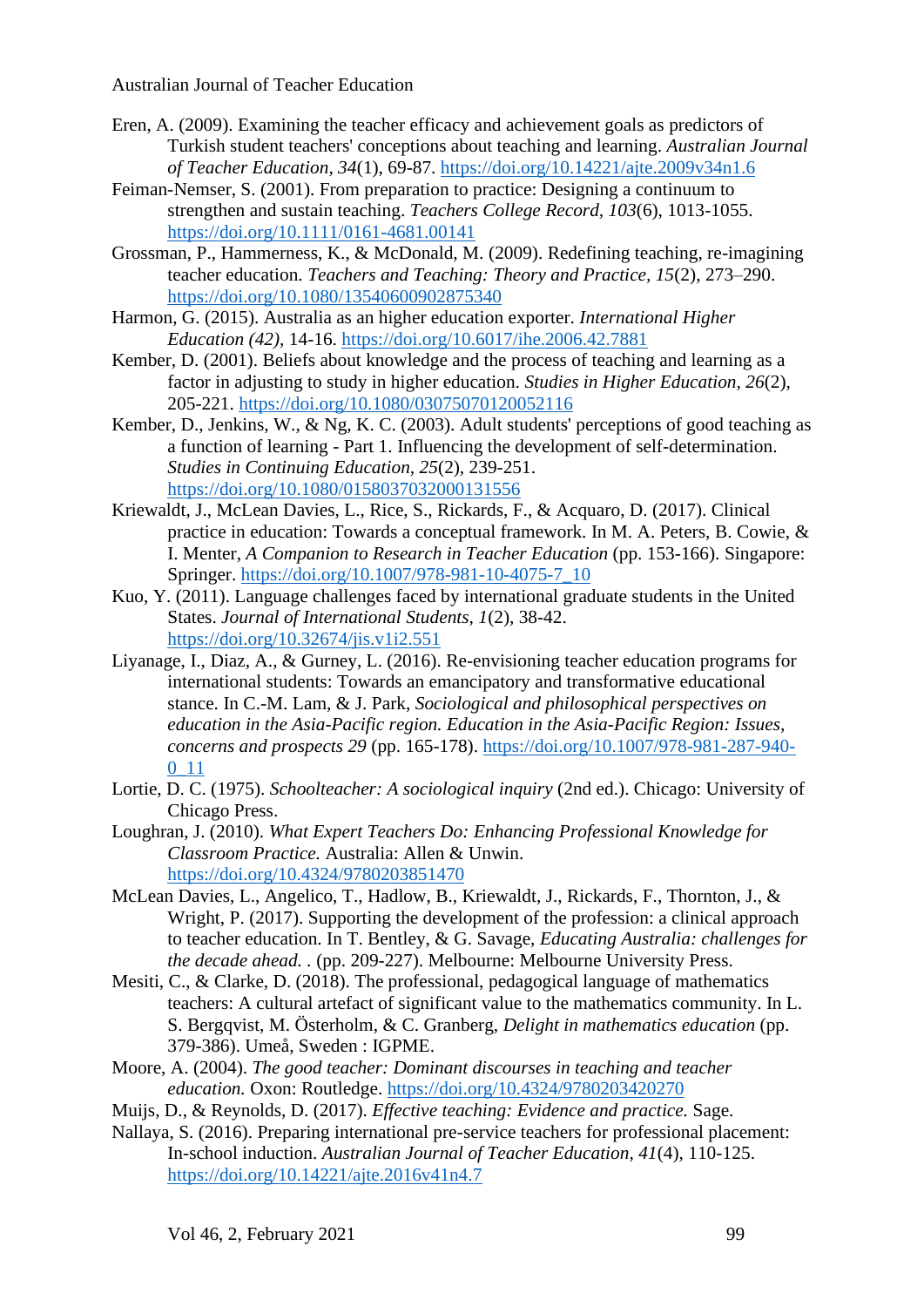- OECD. (2013). *How mahy students study abroad and where do they go?, in Education at a Glance 2013: Highlights.* Paris: OECD Publishing. [https://doi.org/10.1787/eag\\_highlights-2013-12-en](https://doi.org/10.1787/eag_highlights-2013-12-en)
- Schweisfurth, M. (2013). *Learner-centred education in international perspective: Whose pedagogy for whose development?* Routledge. <https://doi.org/10.4324/9780203817438>
- Spooner-Lane, R., Tangen, D., & Campbell, M. (2009). The complexities of supporting Asian international pre-service teachers as they undertake practicum. *Asia-Pacific Journal of Teacher Education, 31*(7), 79-94. <https://doi.org/10.1080/13598660802530776>
- Stuart, J. S., Akyeampong, K., & Croft, A. (2009). *Key issues in teacher education: A sourcebook for teacher educators in developing countries.* Macmillan Education.
- Tamir, E. (2020). The effects of teacher preparation on student teachers' ideas about good teaching. *Australian Journal of Teacher Education, 45*(4). <https://doi.org/10.14221/ajte.2020v45n4.1>
- Tanriverdi, B. (2012). Pre-service teachers' epistemological beliefs and approaches to learning. *Procedia - Social and Behavioral Sciences, 46*, 2635-2642. <https://doi.org/10.1016/j.sbspro.2012.05.538>
- TEQSA. (2019). *Statists report on TEQSA registered higher education providers.* Melbourne: TEQSA.
- Tharp, R., & Dalton, S. (2007). Orthodoxy, cultural compatibility, and universals in education. *Comparative Education, 43*(1), 53-70. <https://doi.org/10.1080/03050060601162404>
- Universities Australia. (2019). Retrieved from https://www.universitiesaustralia.edu.au/wpcontent/uploads/2019/06/Data-Snapshot-2019-FINAL.pdf
- Yun, Y., & Le, Q. (2011). International students in a new cultural environment. In Q. Le, & T. Le, *Linguistic diversity and cultural identity: A global perspective* (pp. 239-246). New York: Nova Science Publishers.

## **Acknowledgements**

We thank the students who participated in our study. The authors also sincerely thank the anonymous reviewers for their productive feedback and insights which contributed to strengthening this article.